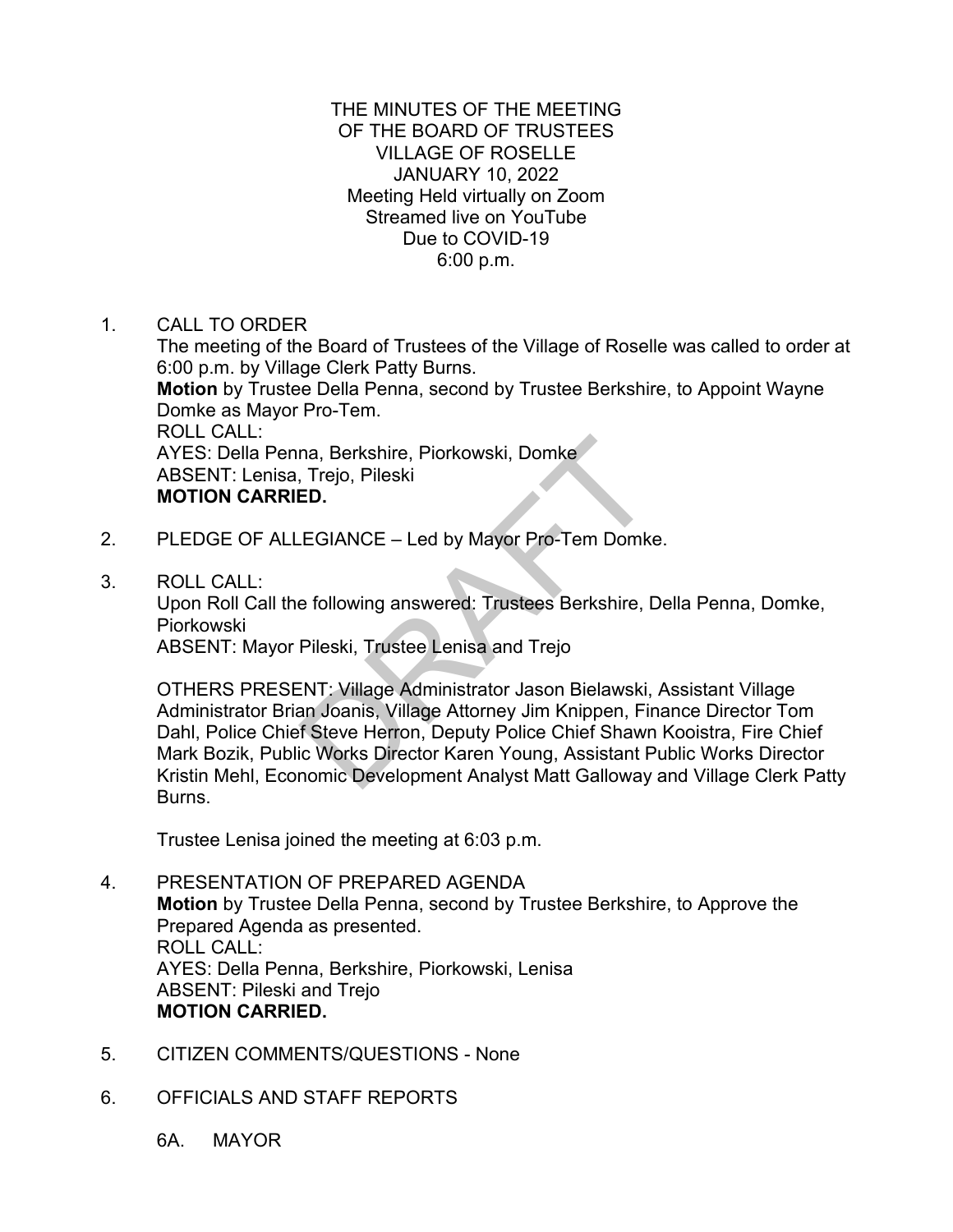6A1. APPOINTMENT OF MONIKA NASIADKA TO THE ZONING BOARD OF APPEALS FOR A TERM TO END JANUARY 1, 2027. **Motion** by Trustee Piorkowski, second by Trustee Della Penna, to Approve Item 6A1. ROLL CALL: AYES: Piorkowski, Della Penna, Lenisa, Berkshire ABSENT: Pileski and Trejo **MOTION CARRIED.**

6A2.DR. MARTIN LUTHER KING JR. DAY PROCLAMATION.

- 6B. VILLAGE TRUSTEES No Report
- 6C. VILLAGE CLERK No Report
- 6D. VILLAGE ADMINISTRATOR Welcome to new Economic Development Analyst Matt Galloway.
- 6E. VILLAGE ATTORNEY No Report.

### 7. UNFINISHED BUSINESS

# 8. **CONSENT AGENDA**

- A. PRESENTATION AND APPROVAL OF VILLAGE BOARD MINUTES OF DECEMBER 13, 2021.
- B. APPROVE THE RELEASE OF THE EXECUTIVE SESSION MINUTES OF SEPTEMBER 13 AND DECEMBER 13, 2010; APRIL 16, NOVEMBER 26 AND DECEMBER 10, 2012; JANUARY 6, FEBRUARY 10, MAY 11, MAY 26, APRIL 10, NOVEMBER 9, AND DECEMBER 7, 2020; THAT WERE PREVIOUSLY APPROVED BUT NOT RELEASED. ADMINISTRATOR – Welcome to new Econ<br>att Galloway.<br>ATTORNEY – No Report.<br>ISINESS<br>CONSENT AGENDA<br>ATION AND APPROVAL OF VILLAGE BO<br>ER 13, 2021.<br>ETHE RELEASE OF THE EXECUTIVE SES<br>JER 13 AND DECEMBER 13, 2010; APRIL<br>EMBER 10, 2
- C. ADOPT *ILLINOIS DEPARTMENT OF TRANSPORTATION (IDOT)* RESOLUTION 2022-2477 AUTHORIZING EXPENDITURES TOTALING \$1,200,000 OF MOTOR FUEL TAX FUNDS IN 2022 FOR THE MAINTENANCE AND IMPROVEMENT OF STREETS AND RIGHT-OF-WAYS UNDER THE ILLINOIS HIGHWAY CODE.
- D. ADOPT *ILLINOIS DEPARTMENT OF TRANSPORTATION (IDOT)* RESOLUTION 2022-2478 FOR IMPROVEMENTS UNDER THE ILLINOIS HIGHWAY CODE AUTHORIZING EXPENDITURES TOTALING \$900,000 OF REBUILD ILLINOIS FUNDS IN 2022 FOR THE MAINTENANCE AND IMPROVEMENT OF VILLAGE STREETS AND RIGHT-OF-WAYS AND THE FINAL ENGINEERING DESIGN COSTS OF RODENBURG RD.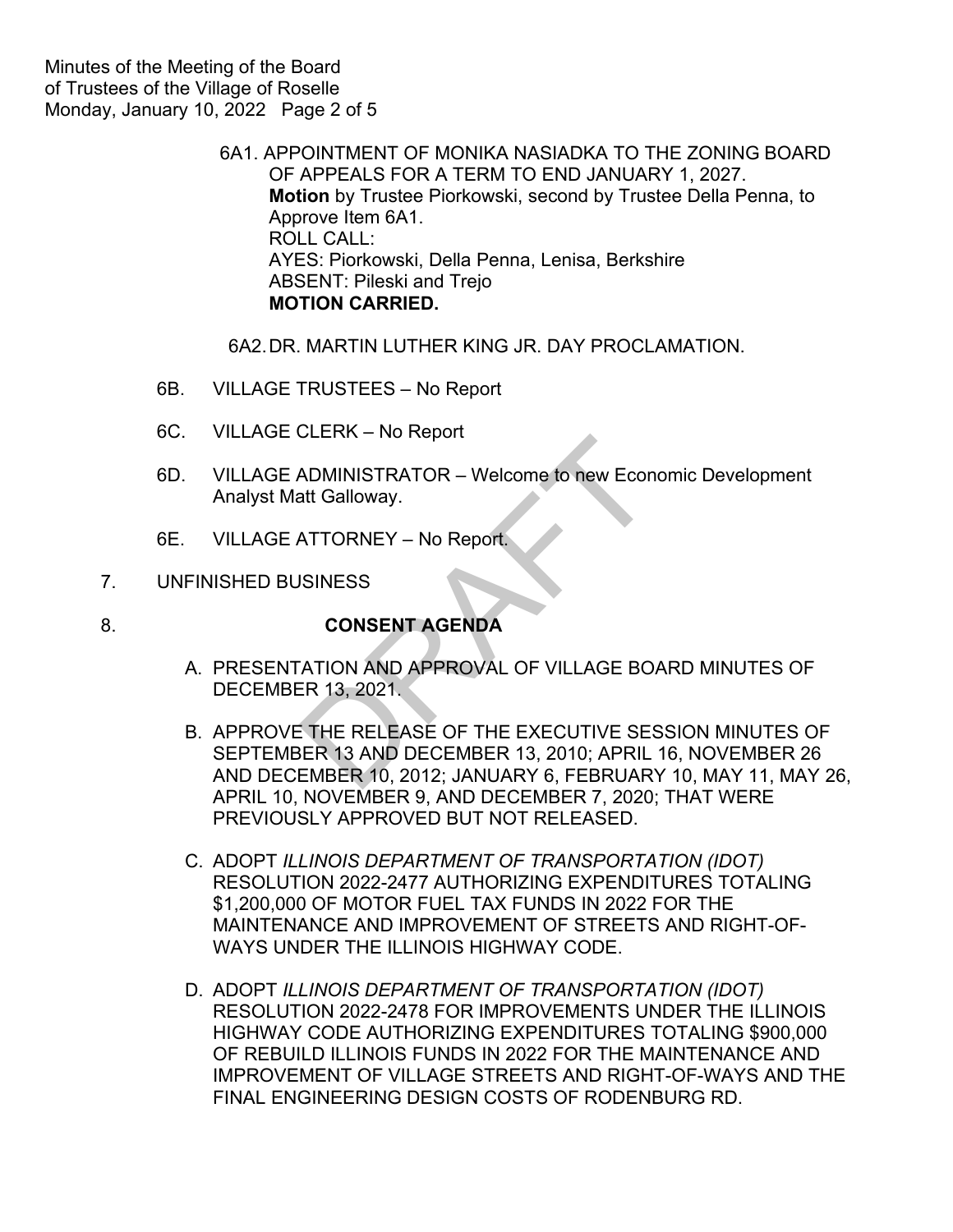E. ADOPT RESOLUTION 2022-2479 AUTHORIZING THE MAYOR TO EXECUTE THE *ILLINOIS DEPARTMENT OF TRANSPORATION (IDOT)* REQUEST FOR EXPENDITURE/AUTHORIZATION OF MOTOR FUEL TAX FUNDS FOR VILLAGE MOTOR FUEL TAX AND REBUILD ILLINOIS EXPENDITURES IN 2022.

F. ADOPT *ILLINOIS DEPARTMENT OF TRANSPORTATION (IDOT)* RESOLUTION 2022-2480 ALLOWING THE VILLAGE OF ROSELLE TO PERFORM WORK IN RIGHT-OF-WAYS UNDER THE JURISDICTION OF THE STATE OF ILLINOIS. **Motion** by Trustee Lenisa, second by Trustee Piorkowski, to Approve the Consent Agenda. ROLL CALL: AYES: Lenisa, Piorkowski, Berkshire, Della Penna NAYS: None ABSENT: Pileski, Trejo  **MOTION CARRIED.**  IISa, Floridwski, Berkshire, Belia Ferma<br>
Pileski, Trejo<br> **REGULAR AGENDA<br>
EVELOPMENT – Trustee Bruce Berkshire**<br>
DN – Trustee Tom Piorkowski<br>
ee Trejo<br>
ESOLUTION 2022-2481 AUTHORIZING TH<br>
22 UTILITY POLICE INTERCEPTOR FRO

## **REGULAR AGENDA**

- 9. COMMUNITY DEVELOPMENT Trustee Bruce Berkshire No Report
- 10. ADMINISTRATION Trustee Tom Piorkowski No Report
- 11. FIRE Trustee Lee Trejo
	- 11A. ADOPT RESOLUTION 2022-2481 AUTHORIZING THE PURCHASE OF A FORD 2022 UTILITY POLICE INTERCEPTOR FROM *FRIENDLY FORD* IN THE AMOUNT OF \$41,306.00. **Motion** by Trustee Berkshire, second by Trustee Piorkowski, to Approve Item 11A. ROLL CALL: AYES: Berkshire, Piorkowski, Lenisa, Della Penna NAYS: None ABSENT: Pileski, Trejo **MOTION CARRIED.**
- 12. POLICE Trustee Tom Della Penna
	- 12A. ADOPT RESOLUTION 2022-2482 AUTHORIZING THE MAYOR TO SIGN THE GRANT AWARD BETWEEN THE VILLAGE OF ROSELLE AND THE *BLOOMINGDALE TOWNSHIP MENTAL HEALTH BOARD* IN THE AMOUNT OF \$125,000 TO PROVIDE COUNSELORS AT THE POLICE DEPARTMENT TO SERVE THE MENTAL HEALTH NEEDS OF THE RESIDENTS OF ROSELLE.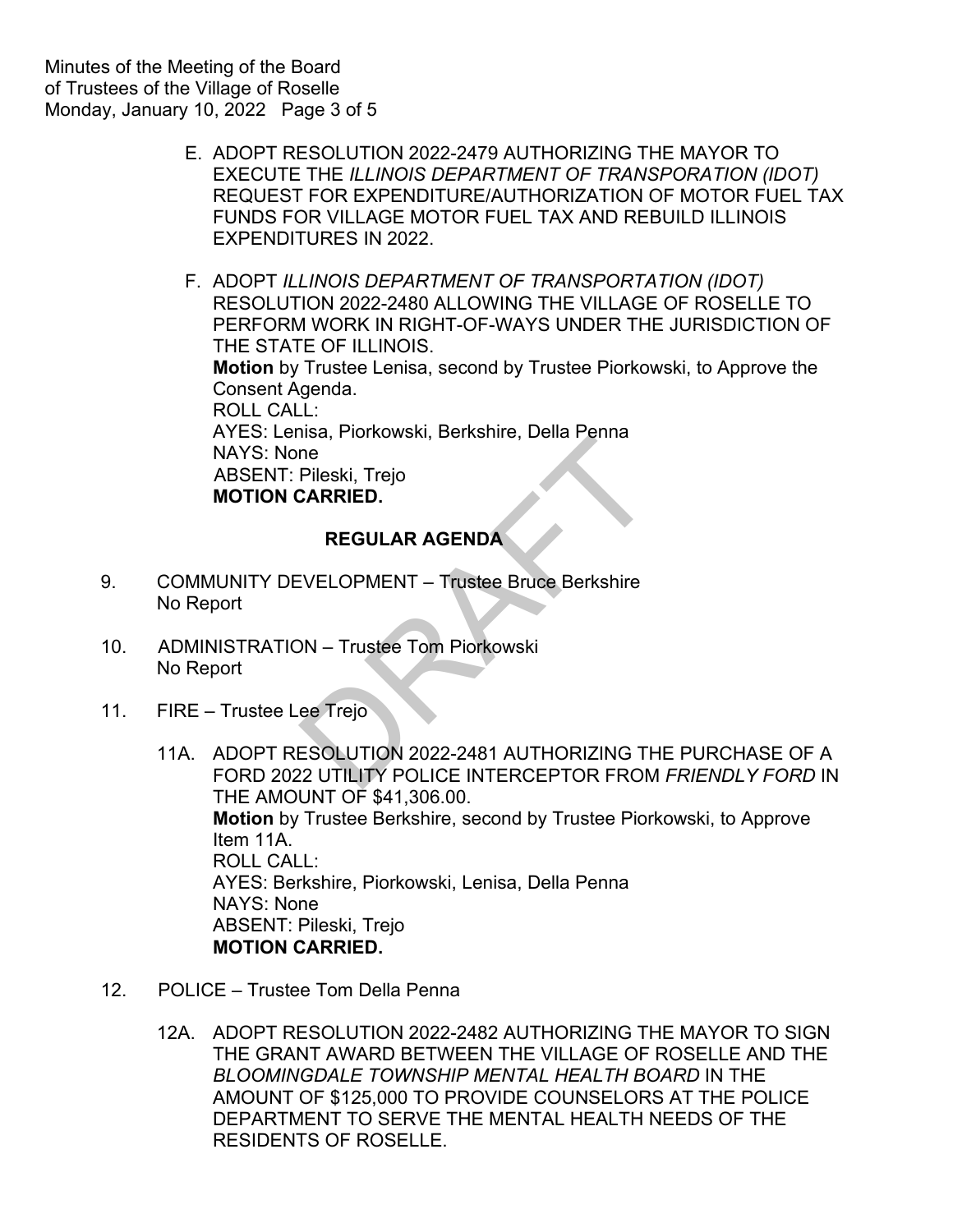Minutes of the Meeting of the Board of Trustees of the Village of Roselle Monday, January 10, 2022 Page 4 of 5

> **Motion** by Trustee Della Penna, second by Trustee Piorkowski, to Approve Item 12A. ROLL CALL: AYES: Della Penna, Piorkowski, Lenisa, Berkshire NAYS: None ABSENT: Pileski, Trejo **MOTION CARRIED.**

- 13. PUBLIC WORKS –Trustee Wayne Domke
	- 13A. ADOPT RESOLUTION 2022-2483 AUTHORIZING THE MAYOR TO APPROVE AND EXECUTE CHANGE ORDER NO. 1 FOR THE PAINTING OF THE VEHICLE STORAGE AND MECHANIC GARAGES AT THE PUBLIC WORKS BUILDING BETWEEN THE VILLAGE OF ROSELLE AND *ALLIED PAINTING SERVICES, INC.* FOR THE ADDITIONAL WORK IN THE AMOUNT OF \$2,200. **Motion** by Trustee Piorkowski, second by Trustee Lenisa, to Approve Item 13A. ROLL CALL: AYES: Piorkowski, Lenisa, Berkshire, Della Penna NAYS: None ABSENT: Pileski, Trejo NUMTING SERVICES, INC. FOR THE VIELA<br>
	NUNT OF \$2,200.<br>
	Trustee Piorkowski, second by Trustee Lence<br>
	L:<br>
	Trustee Piorkowski, second by Trustee Lence<br>
	Trustee Lenisa, Berkshire, Della Penna<br>
	Trustee Lenisa, second by Trustee

**MOTION CARRIED.**

- 14. FINANCE Trustee Cheryl Lenisa
	- 14A. **Motion** by Trustee Lenisa, second by Trustee Piorkowski, to Approve the Accounts Payable List for December 28, 2021 in the amount of \$1,324,472.50 in order that the amounts approved by the Board of Trustees agree with the amounts posted in the General Ledger. ROLL CALL: AYES: Lenisa, Piorkowski, Della Penna, Berkshire NAYS: None ABSENT: None ABSTAIN: Pileski, Trejo **MOTION CARRIED.**
	- 14B. **Motion** by Trustee Lenisa, second by Trustee Della Penna, to Approve the Accounts Payable List for January 10, 2022 in the amount of \$777,365.75 in order that the amounts approved by the Board of Trustees agree with the amounts posted in the General Ledger. ROLL CALL: AYES: Lenisa, Della Penna, Berkshire, Piorkowski NAYS: None ABSENT: Pileski and Trejo **MOTION CARRIED.**